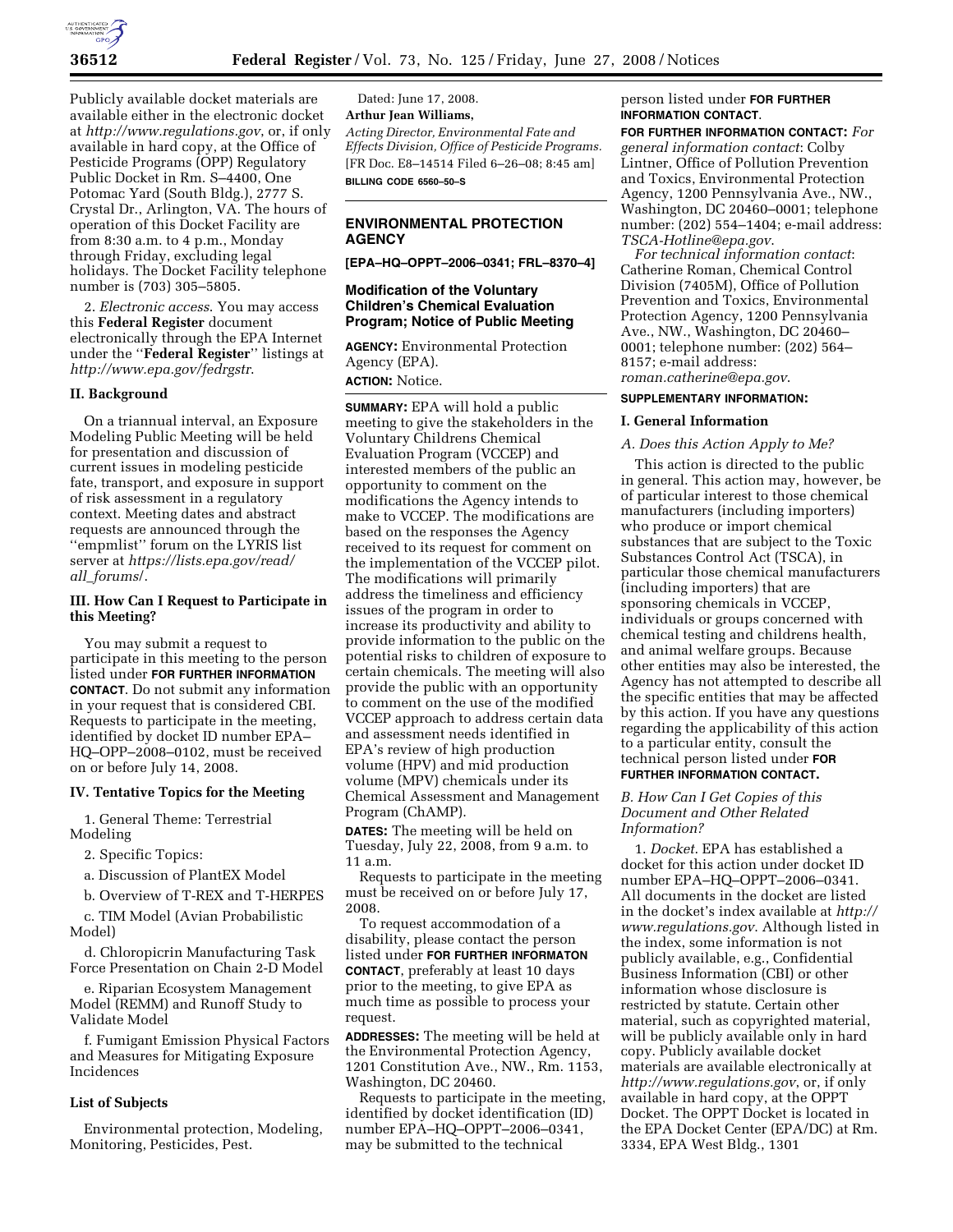Constitution Ave., NW., Washington, DC. The EPA/DC Public Reading Room hours of operation are 8:30 a.m. to 4:30 p.m., Monday through Friday, excluding Federal holidays. The telephone number of the EPA/DC Public Reading Room is (202) 566–1744, and the telephone number for the OPPT Docket is (202) 566–0280. Docket visitors are required to show photographic identification, pass through a metal detector, and sign the EPA visitor log. All visitor bags are processed through an X-ray machine and subject to search. Visitors will be provided an EPA/DC badge that must be visible at all times in the building and returned upon departure.

2. *Electronic access*. You may access this **Federal Register** document electronically through the EPA Internet under the ''**Federal Register**'' listings at *http://www.epa.gov/fedrgstr*.

#### **II. Background**

VCCEP was designed to collect health effects, exposure, and risk information on chemicals to which children are likely to be exposed, and to make that information available to the public so the public may better understand the potential health risks to children associated with certain chemical exposures, and to allow EPA and others to evaluate the risks of these chemicals so that mitigation measures may be taken as appropriate. EPA announced VCCEP in December 2000 (Ref. 1) and requested chemical manufacturers and importers to participate in a pilot of the program by voluntarily sponsoring their chemical if it were among those selected by EPA. The pilot began in 2001 when companies volunteered to sponsor their chemicals in response to EPAs request.

In 2006, at what was approximately the midpoint in the implementation of the pilot phase of VCCEP, EPA sought to evaluate how well the pilot was meeting the objectives of VCCEP. To that end, EPA requested that the public submit comments on their experience with the pilot phase of VCCEP and its opinions on the progress of the pilot phase to date (Ref. 2). Additionally, EPA developed a list of questions in order to focus comments on certain features of the VCCEP pilot on which the Agency particularly wanted input. The comments EPA received were summarized and made available to the public on the VCCEP website (*http:// www.epa.gov/oppt/vccep*). Some of the main comments concerned the timeliness and efficiency of the program, the chemicals selected for the pilot program, the use of a tiered approach to testing, and the use of a Peer Consultation process to review chemical assessments. Based on those

comments and also internal Agency discussions, EPA has developed a list of modifications that it believes will improve the future performance of VCCEP. Although the VCCEP program will continue to operate primarily as described in the **Federal Register** notice launching the program (Ref. 1), certain modifications to address the main concerns of the Agency, stakeholders and the public are being contemplated by EPA. EPA wants to share and discuss the contemplated modifications with the VCCEP stakeholders and the public and listen to any additional comments. Therefore, EPA will hold a public meeting on July 22, 2008, at EPA headquarters in Washington, DC. The modifications which will be the basis for the discussions at the public meeting are as follows:

1. *Chemical selection*. To address the concern that the chemicals covered in the VCCEP Pilot were a set of particularly well-studied chemicals for which, in most cases, little additional assessment was needed, future VCCEP chemicals will primarily be selected from chemicals that, when assessed as part of ChAMP, are identified as being of special concern and as presenting hazard/exposure data needs that are relevant to characterizing risks to children. (A more detailed description of ChAMP is provided in this unit as well as at (*http://www.epa.gov/ChAMP)*. Chemicals that also meet the original VCCEP chemical selection criteria which were evidence of presence in human tissues and in relevant environmental media (e.g., indoor air, drinking water, and food) will be a particular focus of future VCCEP activity.

2. *Changes to the assessment approach*.

• To ensure timely completion of chemical assessments, specific due dates for sponsor assessment submissions and peer consultations will be established in sponsor commitments, including timelines for responding to follow-up actions/requests.

• To bring concerns for potential chemical risks to prompt resolution, EPA will indicate in its Tier 1 Data Needs Decision when it believes it is reasonable to combine Tiers 2 and 3 as used in the VCCEP Pilot into a single tier. EPA recognizes that a three tier approach may be acceptable when the sponsor can demonstrate that it is sound scientifically and that a delay in the public availability of Tier 3 data would not have potential public health impacts.

3.*Peer consultation modifications*. Under the modified approach envisioned by EPA, the following points

would be agreed to in advance by EPA and the sponsoring company or the VCCEP approach will not be used for purposes of obtaining needed information.

• The peer consultation process will remain the mechanism to review sponsor-generated assessments and the sponsor will be responsible for contracting with an independent third party to manage the peer consultation and will bear the associated financial burdens.

• Distinguishing between ''data needs'' and ''data gaps,'' which was a useful outcome of the VCCEP Pilot, will be used in VCCEP peer consultations.

• So that sponsors can better address concerns identified in the peer consultation before EPA develops a Data Needs Decision, the sponsor will promptly develop revised assessments that respond to issues identified in the Peer Consultation Meeting Report and make them publicly available. The sponsor will amend its assessments within 90 days after the Peer Consultation Meeting Report is made available to them. EPA will use the amended assessments and the Peer Consultation Meeting Report to make its Data Needs Decision within 90 days of receipt of the revised assessments. The sponsor will then have 4 months after the receipt of the Data Needs Decision, as is current practice in the VCCEP Pilot, to decide whether to commit to the next tier of assessment, if necessary.

The meeting on July 22, 2008, will also provide the public with an opportunity to comment on the use of the modified VCCEP approach to address certain data and assessment needs identified in EPA's review of HPV and MPV chemicals under ChAMP, including environmental toxicity, environmental fate, and aspects that may go beyond mammalian toxicity. ChAMP was established by EPA as a mechanism to partially address the Security and Prosperity Partnership (SPP) commitments announced by the United States, Canada, and Mexico in Montebello, Canada in August 2007. These commitments included a number of national and regional commitments to trilateral cooperation in the assessment and management of chemicals in North America. The United States has committed, by 2012, to assess and initiate needed actions on chemicals produced above 25,000 pounds per year (lb./yr.) in the country. High production volume (HPV) chemicals are manufactured and imported in quantities greater than 1,000,000 lb./yr. and moderate production volume (MPV) chemicals are manufactured and imported in quantities greater than